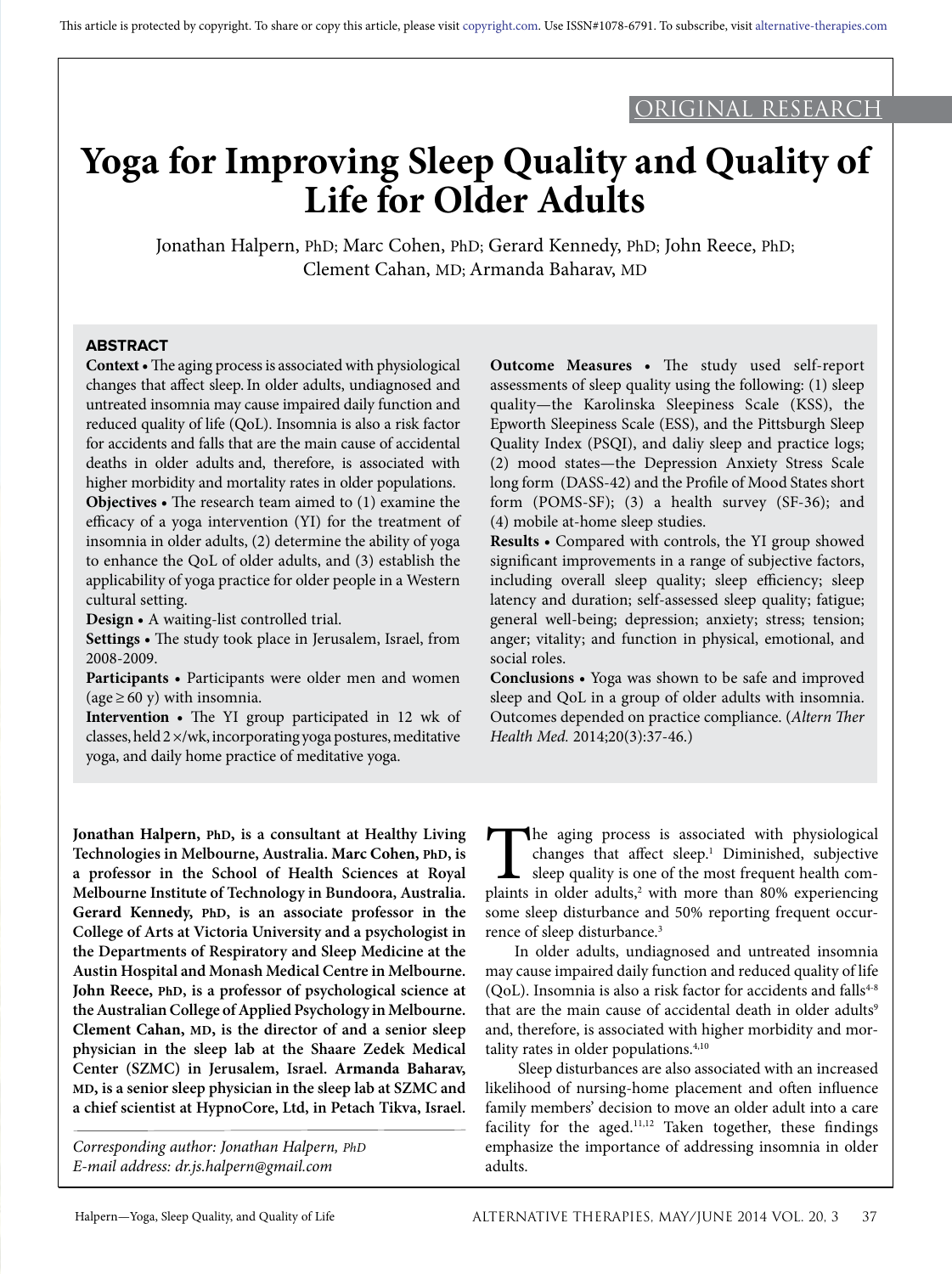Benzodiazepines are currently the preferred pharmacologic intervention for insomnia,<sup>13</sup> but their use is associated with adverse events.<sup>14</sup> Existing data support only short-term use.14-18 Nonpharmacological interventions may provide a safe alternative to hypnotics, and studies have shown an increase in the use of complementary and alternative medicine therapies, such as deep breathing, meditation, yoga, progressive muscular relaxation, and guided imagery, to address issues such as anxiety, depression, and insomnia.19

Yoga provides a holistic approach toward mind and body and addresses physical, mental, and spiritual well-being through diverse psychophysical practices that may include physical exercises, breathing exercises, relaxation practices, and meditation practices.<sup>20</sup> Studies have shown that yoga can improve subjective sleep quality in patients with chronic insomnia, $21$  cancer patients, $22$  and women with comorbid osteoarthritis and insomnia.23 Yoga has also been found to reduce both subjective and objective insomnia symptoms in postmenopausal women.24 Furthermore, studies have shown that yoga practices can improve some measures of subjective sleep quality and QoL in older adults.<sup>25-28</sup>

The aim of the present study was to evaluate whether a simple, integrated yoga intervention (YI), with a home-based meditation component, could improve both the subjective and the objective sleep qualities and QoL of older people living in a Western cultural setting.

#### **MATERIALS AND METHODS Participants**

The study was conducted from March 2008 to February 2009 at Shaare Zedek Medical Center (SZMC), a primary health care center in Jerusalem, Israel, in collaboration with the School of Health Sciences at the Royal Melbourne Institute of Technology (RMIT) in Australia. The study was approved by the ethics committees of RMIT and SZMC, and subjects gave informed consent for their participation in the study.

Participants were recruited via an advertising campaign throughout the greater metropolitan area of Jerusalem. Inclusion criteria specified older men and women (age≥60 y) presenting with complaints about insomnia, as described in the diagnostic criteria of the *Diagnostic and Statistical Manual of Mental Disorders-IV* (*DSM-IV*), who were willing and able to give informed consent and to comply with all of the study's protocols and procedures. The screening process was designed to exclude individuals suffering from psychological and/or medical conditions known to affect sleep and/or mental states. The study followed current clinical guidelines<sup>29-32</sup> regarding patients complaining about insomnia. Accordingly, insomnia was diagnosed by a clinical evaluation based on a systematic review of medical and psychiatric status, a determination that patients were not involved in substance abuse, and a sleep history acquired by interviews with sleep physicians at SZMC. Participants' medical records were also reviewed. Participants included in the study were permitted to continue with any medication they reported during the screening phase, including sleep-related medication, but were requested not to start sleep medication or engage in other forms of yoga, meditation, or similar activities during the study. They were also asked to report any changes in their medical status or medications immediately to the study's physician.

The advertising campaign resulted in 458 candidates in a period of 6 months. The screening and admission process included an initial phone interview, a review of medical forms, an examination by a sleep physician, and a signing of consent forms. A total of 74 suitable applicants were admitted to the study. All other applicants were excluded because they did not meet all inclusion criteria or because they declined to participate and/or sign consent forms. Please refer to the study's CONSORT flowchart (Figure 1).

The first 31 patients were assigned to the waiting-list control (WLC) group, and the following 43 were assigned to the YI group. The WLC participants were informed at the outset that they would have an opportunity to participate in YI sometime after the control phase. After completing the 12-week control phase, WLC participants were contacted and offered YI. Fifteen participants declined the offer, citing an inconvenient location and/or timing because of changes in daily/weekly schedules and/or life circumstances. Sixteen participants accepted the offer. These 16 were also assigned to the YI group. Therefore, the YI group included a total of 59 participants.

A total of 7 participants dropped out (5 from the WLC group and 2 from the YI group). Five dropped out for personal or family reasons, and 2—1 from the WLC group and 1 from the YI group—dropped out for health reasons unrelated to the intervention.

### **Experimental Protocol**

The study was designed as a nonrandomized, waitinglist controlled trial. The YI group participated in 12 weeks of yoga classes, meeting twice weekly, with recommended, daily, home-based practice. The classes were conducted by 6 hatha yoga teachers certified by the Israel Yoga Teachers Association. Classes were held in suitable public venues that normally were used for conducting similar activities and that had all the necessary equipment, including mats, chairs, firstaid equipment, and medivac access. The number of participants per class was kept below 25 to ensure safety.

The yoga classes included both yogic asanas (postures) and meditative yogic practices. The asanas component included standing, sitting, prone, and supine yoga postures designed to improve body awareness, balance, flexibility, and mobility. The meditation and relaxation protocol consisted of 3 basic meditative exercises designed to facilitate the development of mind-body skills including breath awareness, sensory awareness, concentration, and relaxation. These exercises included a yogic breath-counting meditation; a guided, yogic, body relaxation exercise; and a sequence of yoga *nidra* ("yogic sleep" in Sanskrit), a deep relaxation and meditation technique that brings the body to a state of rest and the mind to a state of heightened awareness. The home practice consisted of the same 3 meditative yogic exercises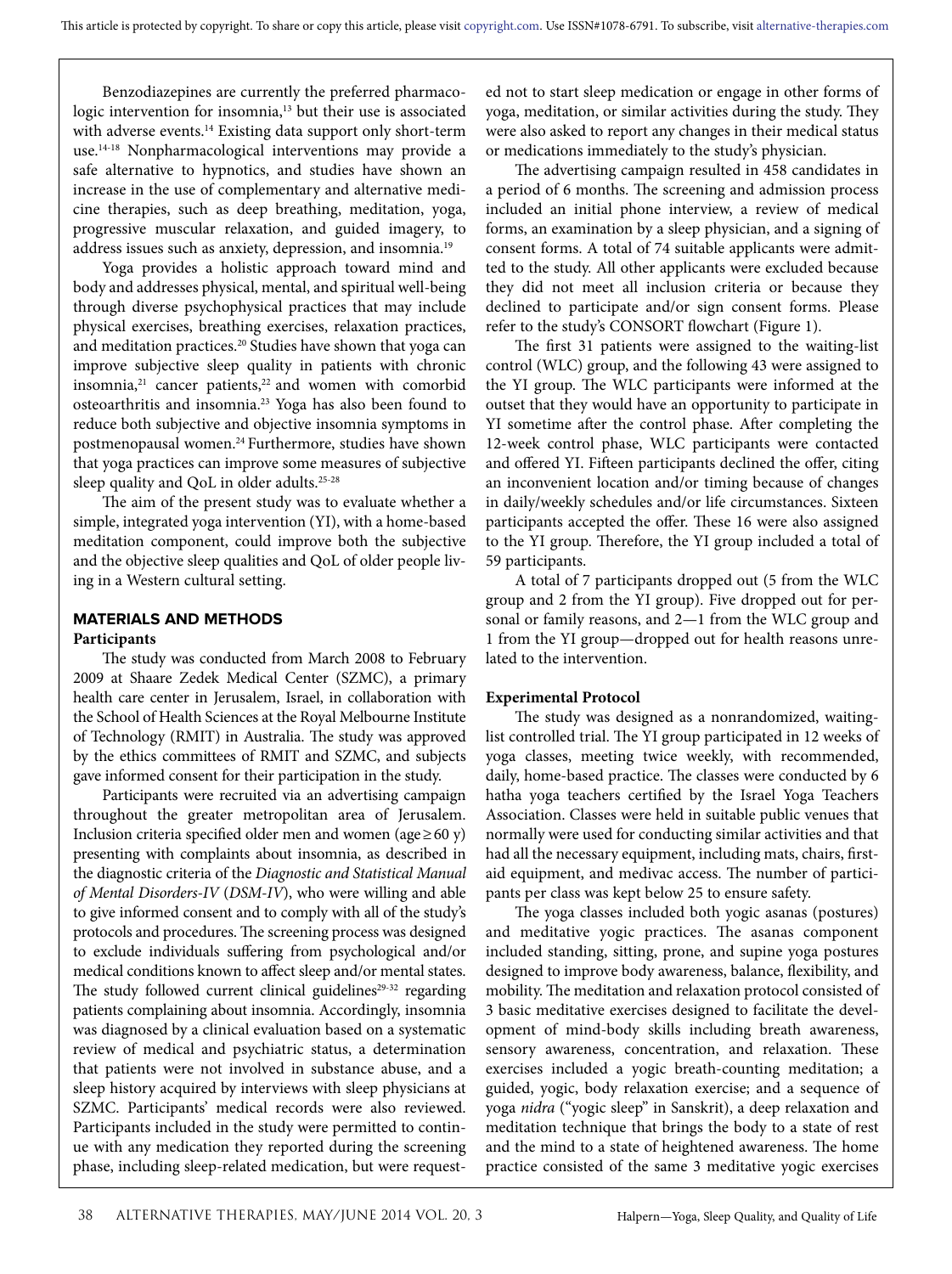This article is protected by copyright. To share or copy this article, please visit copyright.com. Use ISSN#1078-6791. To subscribe, visit alternative-therapies.com

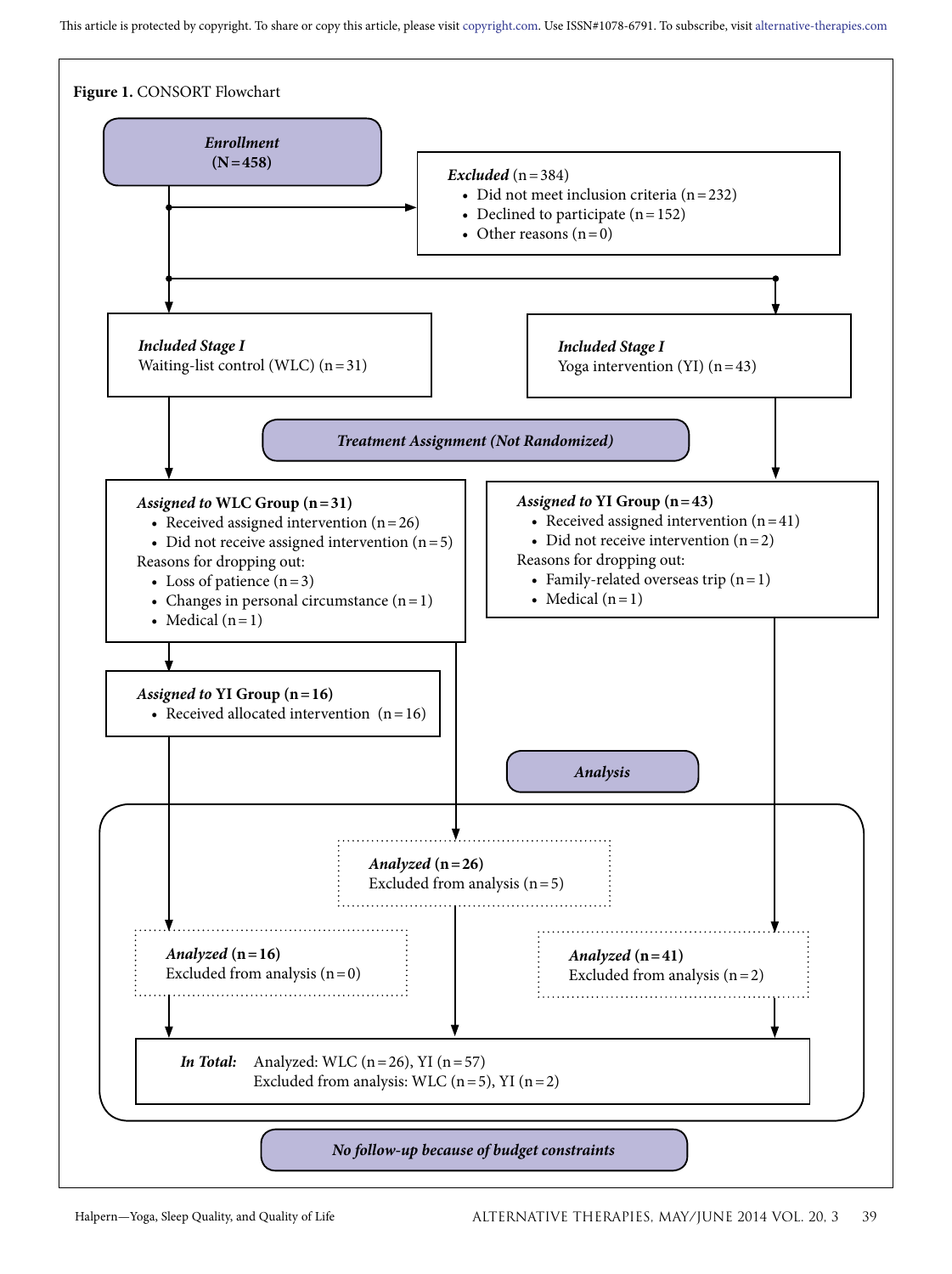used in class, which were recorded on an audio CD. Home practice did not include yoga postures for safety reasons. Upon joining, participants were asked to attend all classes and achieve an overall level (in class and at home) of 3 practice units per day (eg, 3 home units of exercise or 1 class and 2 home units of exercise).

#### **Outcome Measures**

Demographic data were obtained at baseline. Both subjective and objective instruments were used to measure the study's outcomes.

Participants completed the subjective outcome measures within the 10 days prior to the intervention (baseline) and again within the 10 days after the intervention (postintervention). Subjective measures were derived from a range of selfreport, validated questionnaires, eliciting information on sleep quality and disturbances and daytime sleepiness and function, using (1) the Pittsburgh Sleep Quality Index (PSQI), (2) the Karolinska Sleepiness Scale (KSS), (3) the Epworth Sleepiness Scale (ESS), and (4) daily sleep and practice logs.

**PSQI.** A self-rate questionnaire designed specifically to measure sleep quality and sleep disturbances in clinical populations, the PSQI asks subjects to rate sleep quality and disturbances in the month preceding test administration. The PSQI yields various subjective scores including sleep duration, latency, efficiency, disturbances, sleep medication, subjective sleep quality, and daily dysfunction.

**KSS.** The KSS is a simple, frequently used self-rate questionnaire for evaluating current subjective sleepiness. It asks the respondent, "How sleepy are your right now?" using a scale of 1 to 9.

**ESS.** The ESS is a short self-rate questionnaire shown to provide a general level of daytime sleepiness. It asks the respondent to rate the likelihood of falling asleep in 8 different common daily life situations.

**Daily Sleep and Practice Logs.** These self-report logs are designed for collecting information about daily sleep and wake patterns, eating patterns, yoga practice patterns, and use of hypnotics and relaxants. The data were also used in conjunction with class attendance records to calculate participants' compliance with treatment.

The study also used measures of psychological and physical well-being and daily and social functioning, including (1) the Profile of Mood States short form (POMS-SF); the Depression Anxiety Stress Scale long form (DASS-42); and a health survey, short form 36 (SF-36).

**POMS-SF.** A psychological test designed to measure a person's transitory mood/emotional states, the POMS-SF measures tension, depression, anger, fatigue, confusion, and vigor.

**DASS-42.** The DASS-42 is a self-report questionnaire designed for both research and clinical applications. It consists of 3 separate scales that measure negative emotional states, including depression, anxiety, and stress.

**SF-36.** The SF-36 is a multipurpose, short-form, selfreport health survey for measuring health status, comparing the relative burden of diseases and differentiating health benefits from a wide range of interventions. It measures physical health; mental health; general health; pain; vitality; physical, emotional, and social functioning; and ability to carry out tasks involving emotional and physical roles.

Objective measures were derived from data recordings acquired during overnight sleep studies before and after the intervention period. Portable Embletta X100 sleep-monitoring devices (Embla Systems, Ontario, Canada), which are compliant with the American Academy of Sleep Medicine's recommendations for portable monitoring, were connected at the medical center before sending participants home to sleep. Basic insomnia-related measures extracted from the data included sleep onset latency (SOL), total sleep time (TST), and total wake time after sleep onset (WASO), as well as basic sleep-staging measures that included the latency and duration of the light sleep (LS), rapid eye movement (REM) sleep, and slow-wave sleep (SWS) stages.

**SOL.** SOL is the period measured from bedtime to the beginning of first stage of sleep (either REM or non-REM sleep).

**TST.** TST is the total amount of actual sleep time in a sleep period equal to TST minus WASO. TST consists of the total of all REMs and non-REMs (NREMs) in a sleep period.

**WASO.** WASO is the total time that a person is in a wakeful state between SOL and the final wake-up time.

**REM Sleep.** REM sleep is the rapid eye movement sleep stage in which dreams normally occur.

**NREM Sleep.** NREM sleep includes all non-REM sleep stages.

**LS.** LS includes all sleep stages that are both non-SWS and NREM.

**SWS.** SWS is the slow-wave sleep stage, considered the deepest sleep stage in which significant physiological maintenance may occur.

Note that latency of any sleep phase indicates the period measured from SOL to the first appearance of that particular sleep stage during the night. Furthermore, duration of any sleep phase is the total periods that a person has spent in that particular sleep stage during the night from the initial SOL until the final awakening.

Adverse events were noted by the yoga teachers in the class attendance logs and by participants in their daily logs and were reported to the study's physician. Class attendance was noted in the class attendance logs. The number of completed home practice exercises was noted daily by participants in the daily logs.

A global practice compliance score based on total standardized practice units, class and home, was calculated and expressed in practice units per day. A complete, single, home-based exercise or a single yoga class was scored as 1 practice unit (25 min net practice).

### **Statistical Methods**

The main statistical method was a mixed, repeated measure analysis of variance (ANOVA). The between-subjects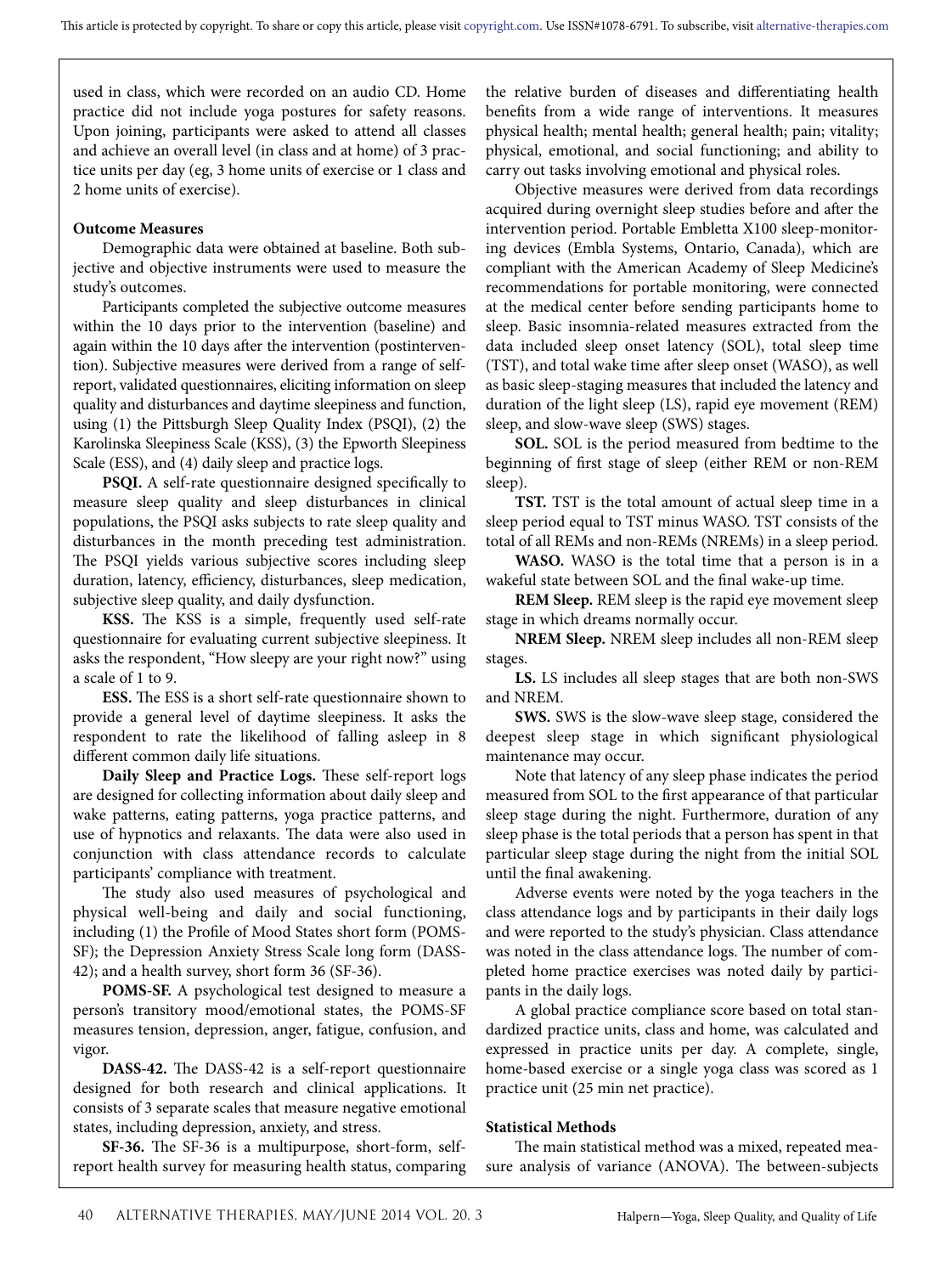factor was group and the within-subjects factor was time (preintervention/control phase vs postintervention/control phase). Two types of comparisons were made. The main comparison compared the YI group with the WLC group. The second compared high-compliance YI participants in a subset group (YHC) with low-compliance YI participants in a second subset group (YLC) and with controls. The YHC and YLC groups were derived postintervention from daily practice and class attendance logs that were used to determine individual compliance levels. A median compliancelevel split was used to create the YHC and YLC groups.

The subjective and objective dependent variables measured pre- and postintervention were subjected to the tests of the assumptions underlying ANOVA. To test the assumptions of normality, all data were subjected to visual inspections of frequency distributions and also Kolmogorov-Smirnov and Shapiro-Wilk tests of normality.

The global (ie, summary) scores of the PSQI, POMS, DASS-42, and SF-36 scales were used to assess the clinical significance of the results. For each of these summary scores, a clinically significant improvement compared with the baseline global score was scored for an improvement with *P*≤.05. Similarly, a clinically significant deterioration compared with the baseline global score was scored for a deterioration with *P* ≤ .05. All other results were not considered clinically significant.

### **RESULTS**

#### **Demographics**

A total of 67 participants completed the study. All groups and subset groups were demographically similar. Table 1 summarizes participant demographics.

### **Dropouts, Compliance, and Safety**

The safety of the yoga protocol was evaluated by monitoring adverse events. As shown in Table 1, the dropout rate was low (3.4% of the YI group). However, compliance in

**Table 1.** Demographic Characteristics of WLC, YI, YLC, and YHC Groups

|                        | Control     | YI          | <b>YI</b> Subsets |             |  |  |  |  |
|------------------------|-------------|-------------|-------------------|-------------|--|--|--|--|
|                        |             |             | YLC               | YHC         |  |  |  |  |
| <b>Characteristics</b> | $n = 31$    | $n = 59$    | $n = 29$          | $n = 30$    |  |  |  |  |
| Age, y                 | $M = 71.26$ | $M = 74.66$ | $M = 75.14$       | $M = 74.20$ |  |  |  |  |
|                        | $SD = 6.77$ | $SD = 7.39$ | $SD = 6.67$       | $SD = 8.11$ |  |  |  |  |
| Gender                 |             |             |                   |             |  |  |  |  |
| Female                 | 26 (84%)    | 48 (81%)    | 25 (86%)          | 23 (77%)    |  |  |  |  |
| Male                   | 5(16%)      | 11 (19%)    | 4(14%)            | 7(23%)      |  |  |  |  |
| <b>Marital Status</b>  |             |             |                   |             |  |  |  |  |
| <b>Married</b>         | 16 (52%)    | 27 (45%)    | 13 (45%)          | 13 (43%)    |  |  |  |  |
| Single/widowed         | 15 (48%)    | 32 (55%)    | 16 (55%)          | 17 (57%)    |  |  |  |  |
| <b>Dropouts</b>        | 5(16%)      | $2(3\%)$    | 2(7%)             | $0(0\%)$    |  |  |  |  |

Abbreviations: WLC = waiting-list control; YI = yoga intervention; YLC = YI low-compliance subset; YHC = YI highcompliance subset;  $M =$  mean;  $SD =$  standard deviation.

general, and home practice compliance in particular, were below recommended levels. Mean class attendance, expressed as a percentage of classes attended, was  $63.7\%$  (SD =  $30.6\%$ ) and mean overall practice compliance, expressed in practice units, was 1.34 (SD=1.54). Only 10% of participants achieved an overall practice compliance level equal to or higher than the recommended level. The median compliance level, used to derive the YHC and YLC groups, was 0.96—close to 1 practice unit per day or 25 minutes of net practice per day. No adverse events occurred related to yoga practice.

#### **Sleep Quality**

Overall, significant improvements were found in many subjective measures for the YI group but not for the WLC group. Significant improvement also occurred for the YHC group compared with the YLC group. Specifically, significant improvements were found in the YI group but not in the WLC group in the subjective measures of sleep efficiency (*P* = .045 vs *P* = .24), sleep duration (*P* = .042 vs *P* = .17), and sleep quality ( $P = 0.002$  vs  $P = .44$ ). Significant improvements were seen in subjective measures of sleep latency for both the WLC ( $P = .004$ ) and YI ( $P = .012$ ) groups. Significant improvements were found in the YHC group but not in YLC group in subjective measures of sleep efficiency  $(P = .012 \text{ vs } P = .83)$ , sleep duration ( $P < .001$  vs  $P = .41$ ), and sleep quality ( $P = .012$ ) vs  $P = .076$ ). In contrast, no other significant changes were seen in any of the objective measures, except for an increase of 11.5% only in the YHC group in SWS duration  $(P=.042)$ .

In summary, the results show that YI resulted in improvement in most aspects of subjective sleep quality and in the duration of SWS in subjects with high compliance. Tables 2 and 3 summarize these results. The discrepancy between subjective and objective findings is discussed below.

#### **QoL**

Overall, significant improvements were found in many QoL measures in the YI group but not in the WLC group and in the YHC versus the YLC group. Specifically, significant improvements were found in the YI group but not in the WLC group in the global scores of the DASS-42 (*P* = .010 vs *P* = .21), the POMS (*P* = .009 vs *P* = .18), and the SF-36  $(P = .008 \text{ vs } P = .87)$ . The study found similar significant differences in the mental and physical health subscales. Compared with the WLC group, the YI group saw improvements in DASS-42 depression (*P* = .019 vs *P* = .56), DASS-42 stress ( $P = .020$  vs  $P = .25$ ), POMS fatigue ( $P = .010$  vs *P* = .84), SF-36 physical-role function (*P* = .035 vs *P* = .26), SF-36 vitality ( $P = .053$  vs  $P = .37$ ), and S-F36 social function  $(P = .030 \text{ vs } P = .13)$ . Furthermore, significant improvements were found in the YHC group but not in YLC group in the global scores of the DASS-42 ( $P = .002$  vs  $P = .71$ ), POMS (*P* = .014 vs *P* = .24), and SF-36 (*P*=.030 vs *P*=.13), as well as in the following mental and physical health subscales: DASS-42 depression  $(P = .003 \text{ vs } P = .83)$ , DASS-42 stress (*P* = .008 vs *P* = .59), DASS-42 anxiety (*P* = .011 vs *P* = .96),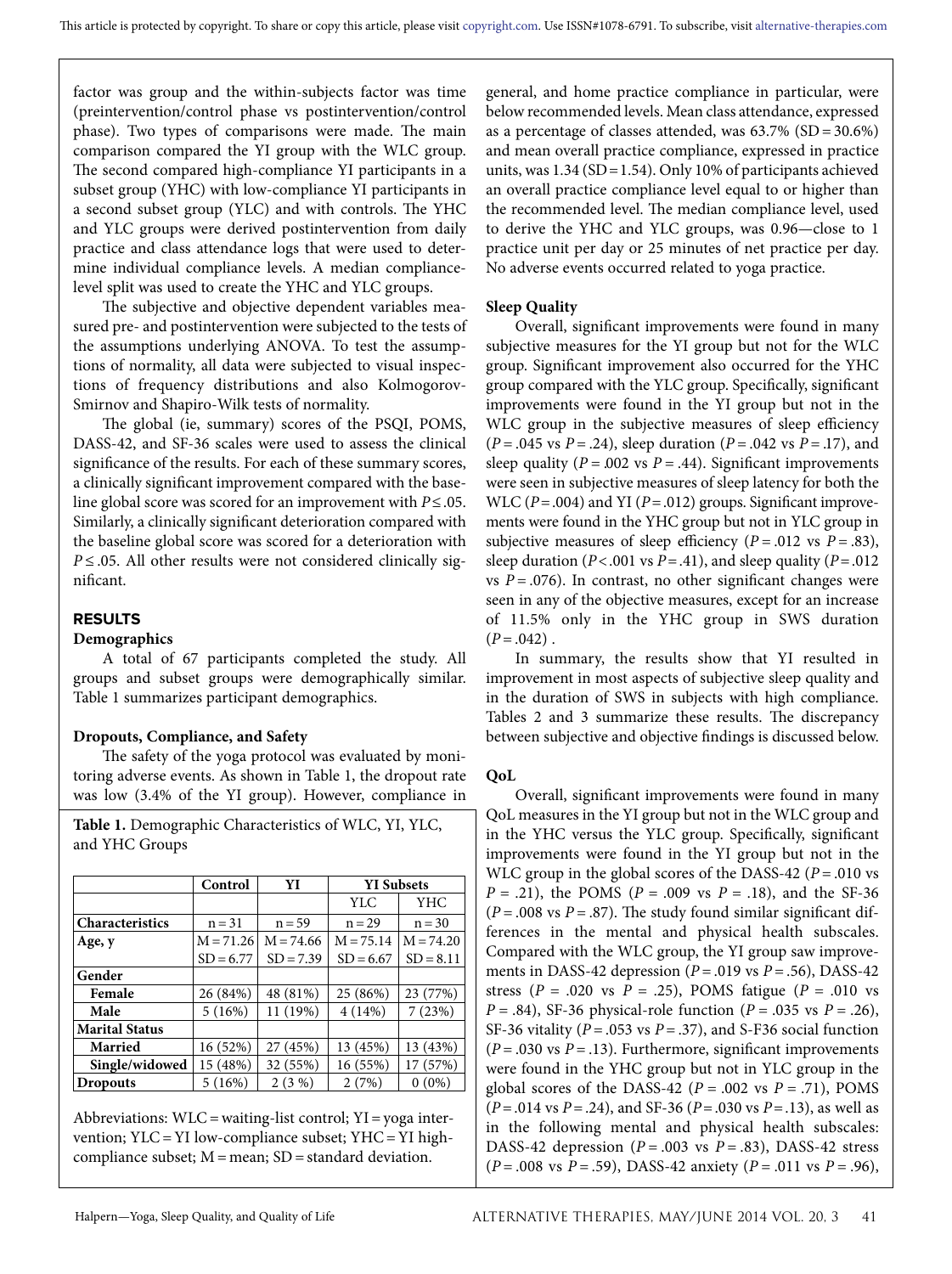|                                  |                         | <b>Subset</b> |                 | Preintervention | <b>Postintervention M</b> |      |                  |
|----------------------------------|-------------------------|---------------|-----------------|-----------------|---------------------------|------|------------------|
| Variable                         | Group                   | <b>Groups</b> | $\mathbf n$     | M(SD)           | (SD)                      | df   | P Value          |
| PSQI Global Score                |                         |               |                 |                 |                           |      |                  |
|                                  | <b>WLC</b>              |               | 21              | 10.14(3.21)     | 10.00(3.08)               | 1.64 | .81              |
|                                  | Total YI                |               | $\overline{45}$ | 9.82(3.49)      | 8.67(3.62)                | 1.64 | .011             |
|                                  | YI subsets              | <b>YLC</b>    | $\overline{18}$ | 9.17(3.94)      | 9.72(4.03)                | 1.63 | .39              |
|                                  |                         | <b>YHC</b>    | 27              | 10.26(3.14)     | 7.96(3.22)                | 1.63 | < .001           |
| <b>PSOI Sleep Quality Score</b>  |                         |               |                 |                 |                           |      |                  |
|                                  | <b>WLC</b>              |               | $\overline{25}$ | 1.84(0.62)      | 1.72(0.54)                | 1.78 | .44              |
|                                  | Total YI                |               | 55              | 1.60(0.65)      | $\overline{1.27}$ (0.52)  | 1.78 | .002             |
|                                  | YI subsets              | <b>YLC</b>    | $\overline{25}$ | 1.56(0.71)      | 1.28(0.46)                | 1.77 | .076             |
|                                  |                         | YHC           | 30              | 1.63(0.61)      | 1.27(0.58)                | 1.77 | .012             |
| PSQI Sleep Latency Score         |                         |               |                 |                 |                           |      |                  |
|                                  | <b>WLC</b>              |               | 22              | 2.45(0.67)      | 2.00(0.93)                | 1.62 | .012             |
|                                  | Total YI                |               | 42              | 1.86(0.98)      | 1.48(1.02)                | 1.62 | .004             |
|                                  | <b>YI</b> subsets       | <b>YLC</b>    | $\overline{17}$ | 1.94(1.03)      | 1.82(1.07)                | 1.61 | .56              |
|                                  |                         | <b>YHC</b>    | $\overline{25}$ | 1.80(0.96)      | 1.24(0.93)                | 1.61 | .001             |
| <b>PSQI Sleep Duration Score</b> |                         |               |                 |                 |                           |      |                  |
|                                  | <b>WLC</b>              |               | 23              | 2.04(0.82)      | 2.26(0.75)                | 1.73 | .17              |
|                                  | Total YI                |               | 52              | 2.00(0.99)      | 1.77(0.85)                | 1.73 | .042             |
|                                  | YI subsets              | <b>YLC</b>    | $\overline{23}$ | 1.74(1.10)      | 1.87(0.87)                | 1.72 | .41              |
|                                  |                         | <b>YHC</b>    | 29              | 2.21(0.86)      | 1.69(0.85)                | 1.72 | < .001           |
| PSQI Sleep Efficiency Score      |                         |               |                 |                 |                           |      |                  |
|                                  | $\overline{\text{WLC}}$ |               | 14              | 1.50(1.29)      | 1.86(1.10)                | 1.53 | .24              |
|                                  | <b>Total YI</b>         |               | $\overline{41}$ | 1.41(1.22)      | 1.05(1.09)                | 1.53 | .045             |
|                                  | YI subsets              | <b>YLC</b>    | 18              | 1.28(1.23)      | 1.22(1.00)                | 1.52 | .83              |
|                                  |                         | <b>YHC</b>    | $ 23\rangle$    | 1.52(1.24)      | 0.91(1.16)                | 1.52 | .012             |
| PSQI Sleep Disturbance Score     |                         |               |                 |                 |                           |      |                  |
|                                  | <b>WLC</b>              |               | $\overline{22}$ | 1.27(0.46)      | 1.27(0.63)                | 1.70 | 1.00             |
|                                  | <b>Total YI</b>         |               | $\overline{50}$ | 1.34(0.56)      | 1.26(0.49)                | 1.70 | .35              |
|                                  | YI subsets              | <b>YLC</b>    | 21              | 1.24(0.54)      | 1.33(0.48)                | 1.69 | .47              |
|                                  |                         | YHC           | 29              | 1.41(0.57)      | 1.21(0.49)                | 1.69 | .066             |
| PSQI Sleep Medication Score      |                         |               |                 |                 |                           |      |                  |
|                                  | <b>WLC</b>              |               | 26              | 1.77(1.18)      | 1.73(1.15)                | 1.79 | .82              |
|                                  | <b>Total YI</b>         |               | 55              | 1.38(1.41)      | 1.33(1.41)                | 1.79 | .64              |
|                                  | YI subsets              | <b>YLC</b>    | $\overline{25}$ | 1.44(1.39)      | 1.40(1.41)                | 1.78 | .82              |
|                                  |                         | <b>YHC</b>    | 30              | 1.33(1.45)      | 1.27(1.48)                | 1.78 | .68              |
| PSQI Sleep Dysfunction Score     |                         |               |                 |                 |                           |      |                  |
|                                  | <b>WLC</b>              |               | 24              | 0.92(0.58)      | 0.88(0.68)                | 1.72 | .80              |
|                                  | Total YI                |               | 50              | 0.80(0.76)      | 0.74(0.63)                | 1.72 | .60              |
|                                  | YI subsets              | YLC           | 22              | 0.91(0.81)      | 0.95(0.65)                | 1.71 | .79              |
|                                  |                         | <b>YHC</b>    | $\overline{28}$ | 0.71(0.71)      | 0.57(0.57)                | 1.71 | $\overline{.35}$ |

**Table 2.** Subjective Sleep Quality Pre- and Postintervention Results

Abbreviations: PSQI = Pittsburgh Sleep Quality Index; WLC = waiting-list control; YI = yoga intervention; YLC = yoga low-compliance subset group; YHC = yoga high-compliance subset group; M = mean; SD = standard deviation; *df* = degrees of freedom.

Table 3. Pre- and Postintervention Results for SWS Duration<sup>a</sup>

|            | <b>Subset</b> |     | Preintervention | Postintervention |      |         |
|------------|---------------|-----|-----------------|------------------|------|---------|
| Group      | Groups        | n   | M(SD)           | M(SD)            | df   | P Value |
| WLC        |               | 23  | 106.74 (24.80)  | 107.44 (20.70)   | 1.68 | .92     |
| Total YI   |               | -47 | 106.49 (28.00)  | 112.34 (30.92)   | 1.68 | .26     |
| YI subsets | YLC-          | 20  | 106.25(24.59)   | 101.25(23.64)    | 1.67 | .52     |
|            | YHC           | 27  | 106.67(30.75)   | 120.56 (33.45)   | 1.67 | .042    |

a Measured in minutes.

Abbreviations: SWS = slow-wave sleep; WLC = waiting-list control; YI = yoga intervention; YLC = yoga low-compliance subset group; YHC = yoga high-compliance subset group; M = mean; SD = standard deviation; *df* = degrees of freedom.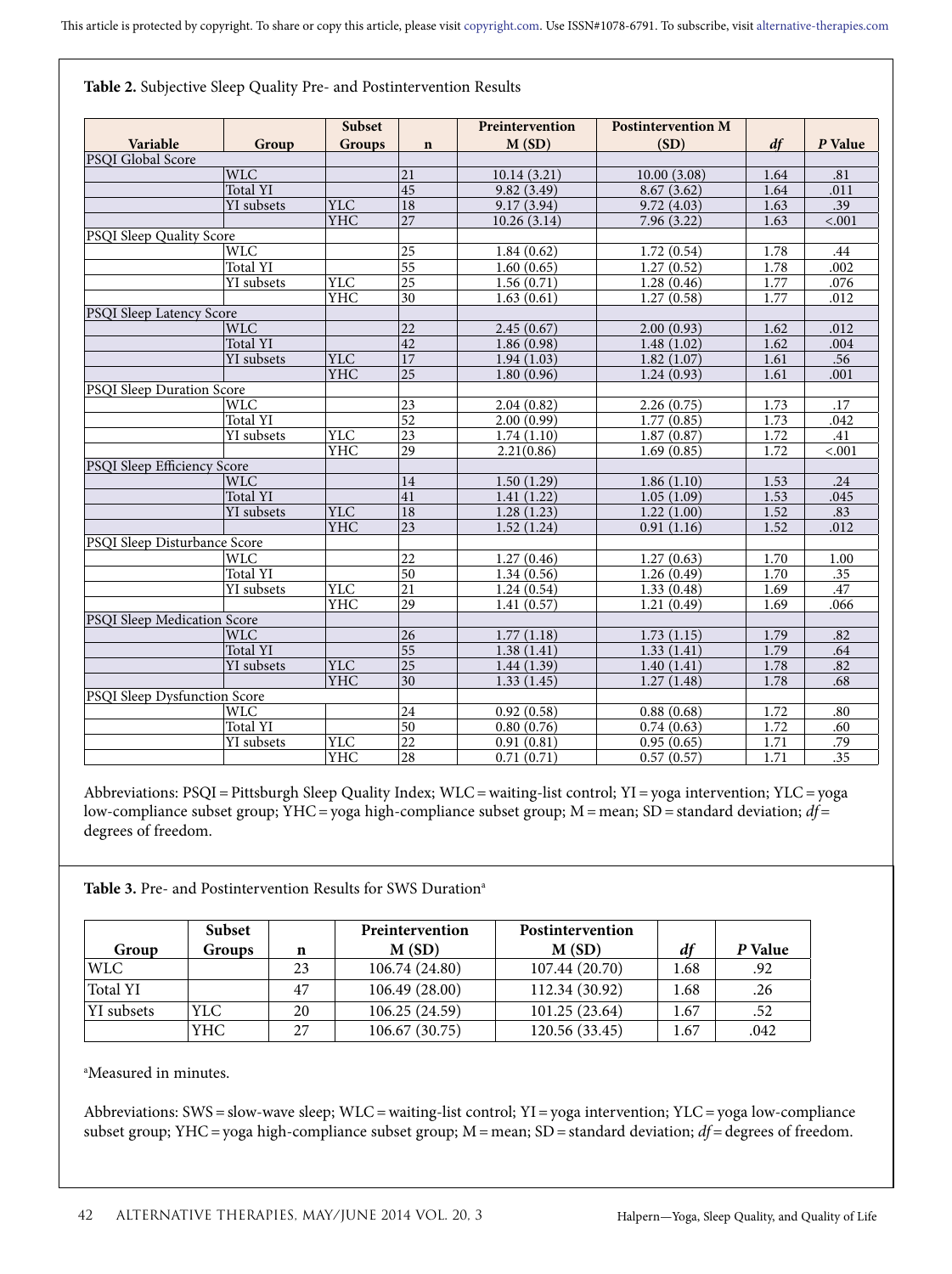**Table 4.** Pre- and Postintervention Results for QoL

|                           |                 | Subset            |             | Preintervention          | <b>Postintervention M</b> |                  |             |
|---------------------------|-----------------|-------------------|-------------|--------------------------|---------------------------|------------------|-------------|
| Variable                  | Group           | <b>Groups</b>     | $\mathbf n$ | M(SD)                    | (SD)                      | df               | P Value     |
| DASS-42 Global Score      |                 |                   |             |                          |                           |                  |             |
|                           | <b>WLC</b>      |                   | 21          | 23.48 (23.30)            | 19.86 (16.28)             | 1.71             | .21         |
|                           | <b>Total YI</b> |                   | 52          | 21.87 (17.32)            | 17.06 (14.03)             | 1.71             | .010        |
|                           | YI subsets      | <b>YLC</b>        |             | 20.04 (19.21)            | 19.04 (13.08)             |                  |             |
|                           |                 | <b>YHC</b>        | 23<br>29    | 23.31 (15.86)            |                           | 1.70<br>$1.70\,$ | .71<br>.002 |
|                           |                 |                   |             |                          | 15.48 (14.77)             |                  |             |
| DASS-42 Depression Score  | <b>WLC</b>      |                   | 21          | 6.00(6.86)               | 5.38(5.43)                | 1.72             | .56         |
|                           | Total YI        |                   | 53          | 5.34(6.23)               | 3.74(4.75)                | 1.72             | .019        |
|                           | YI subsets      | <b>YLC</b>        | 24          | 5.08(7.41)               | 4.88 (5.91)               | 1.71             | .83         |
|                           |                 | <b>YHC</b>        | 29          | 5.55(5.18)               | 2.79(3.34)                | 1.71             | .003        |
| DASS-42 Anxiety Score     |                 |                   |             |                          |                           |                  |             |
|                           | <b>WLC</b>      |                   | 22          | 7.00(6.60)               | 6.68(5.80)                | 1.76             | .73         |
|                           | Total YI        |                   | 56          | 7.07(5.72)               | 5.96 (4.96)               | 1.76             | .060        |
|                           | YI subsets      | <b>YLC</b>        | 26          | 6.19(5.64)               | 6.15(4.10)                | 1.75             | .96         |
|                           |                 | <b>YHC</b>        | 30          | 7.83(5.78)               | 5.80(5.67)                | 1.75             | .011        |
| DASS-42 Stress Score      |                 |                   |             |                          |                           |                  |             |
|                           | <b>WLC</b>      |                   | 22          | 10.50(11.08)             | 8.91 (7.65)               | 1.73             | .25         |
|                           | Total YI        |                   | 53          | 9.53 (7.90)              | 7.43 (7.27)               | 1.73             | .020        |
|                           | YI subsets      | <b>YLC</b>        | 24          | 8.71 (7.86)              | 8.00(7.13)                | 1.72             | .59         |
|                           |                 | <b>YHC</b>        | 29          | 10.21(8.01)              | 6.97(7.48)                | 1.72             | .008        |
| POMS Global Score         |                 |                   |             |                          |                           |                  |             |
|                           | <b>WLC</b>      |                   | 19          | 16.16(25.65)             | 11.21 (20.86)             | 1.64             | .18         |
|                           | <b>Total YI</b> |                   | 47          | 11.96 (19.10)            | 5.68 (13.58)              | 1.64             | .009        |
|                           | YI subsets      | <b>YLC</b>        | 21          | 10.05(17.27)             | 5.90 (12.46)              | 1.63             | .24         |
|                           |                 | <b>YHC</b>        | 26          | 13.50 (20.67)            | 5.50 (14.65)              | 1.63             | .014        |
| POMS Depression Score     |                 |                   |             |                          |                           |                  |             |
|                           | <b>WLC</b>      |                   | 21          | 4.67(6.37)               | 4.10 (4.71)               | 1.68             | .48         |
|                           | Total YI        |                   | 49          | 3.47(4.11)               | 2.35(3.24)                | 1.68             | .037        |
|                           | YI subsets      | <b>YLC</b>        | 22          | 3.18 (4.33)              | 2.18 (3.98)               | 1.67             | .21         |
|                           |                 | YHC               | 27          | 3.70 (4.00)              | 2.48(2.56)                | 1.67             | .09         |
| POMS Tension Score        |                 |                   |             |                          |                           |                  |             |
|                           | <b>WLC</b>      |                   | 22          | 6.14(7.03)               | 5.41(4.50)                | 1.69             | .45         |
|                           | Total YI        |                   | 49          | 5.29(4.86)               | 4.24(4.09)                | 1.69             | .11         |
|                           |                 |                   |             |                          |                           |                  |             |
|                           | YI subsets      | <b>YLC</b><br>YHC | 23          | 4.52 (4.73)              | 4.35(3.20)                | 1.68             | .85         |
|                           |                 |                   | 26          | 5.96 (4.97)              | 4.15(4.81)                | 1.68             | .044        |
| POMS Anger Score          | <b>WLC</b>      |                   |             | 4.70 (4.93)              |                           |                  |             |
|                           | Total YI        |                   | 20<br>49    |                          | 5.15(4.16)                | 1.67             | .52         |
|                           | YI subsets      | YLC               | 23          | 4.33 (4.20)              | 3.24(3.00)<br>3.17(2.62)  | 1.67             | .073<br>.64 |
|                           |                 | YHC               | 26          | 3.48(3.62)<br>5.08(4.59) | 3.31(3.35)                | 1,66<br>1.66     | .005        |
| POMS Fatigue Score        |                 |                   |             |                          |                           |                  |             |
|                           | <b>WLC</b>      |                   | 22          | 4.59(3.71)               | 4.73(2.80)                | 1.72             | .84         |
|                           | Total YI        |                   | 52          | 4.96(3.06)               | 3.79(2.62)                | 1.72             | .010        |
|                           | YI subsets      | <b>YLC</b>        | 25          | 4.60(3.19)               | 3.40(2.36)                | 1.71             | .065        |
|                           |                 | <b>YHC</b>        | 27          | 5.30(2.96)               | 4.15(2.84)                | 1.71             | .067        |
| SF-36 Global Score        |                 |                   |             |                          |                           |                  |             |
|                           | <b>WLC</b>      |                   | 19          | 68.16 (11.25)            | 67.82 (11.69)             | 1.61             | .87         |
|                           | Total YI        |                   | 44          | 66.21 (11.87)            | 69.90 (12.73)             | 1.61             | .008        |
|                           | YI subsets      | YLC               | 19          | 61.68(9.67)              | 64.81 (11.88)             | 1.60             | .13         |
|                           |                 | YHC               | 25          | 69.65 (12.39)            | 73.73 (12.19)             | 1.60             | .030        |
| SF-36 Role-Physical Score |                 |                   |             |                          |                           |                  |             |
|                           | <b>WLC</b>      |                   | 23          | 65.22 (37.49)            | 57.61 (39.48)             | 1.71             | .26         |
|                           | Total YI        |                   | 50          | 54.33 (37.95)            | 64.17 (35.60)             | 1.71             | .035        |
|                           | YI subsets      | <b>YLC</b>        | 21          | 50.00 (38.73)            | 61.11 (38.04)             | 1.70             | .12         |
|                           |                 | YHC               | 29          | 57.47 (37.75)            | 66.38 (34.25)             | 1.70             | .14         |
|                           |                 |                   |             |                          |                           |                  |             |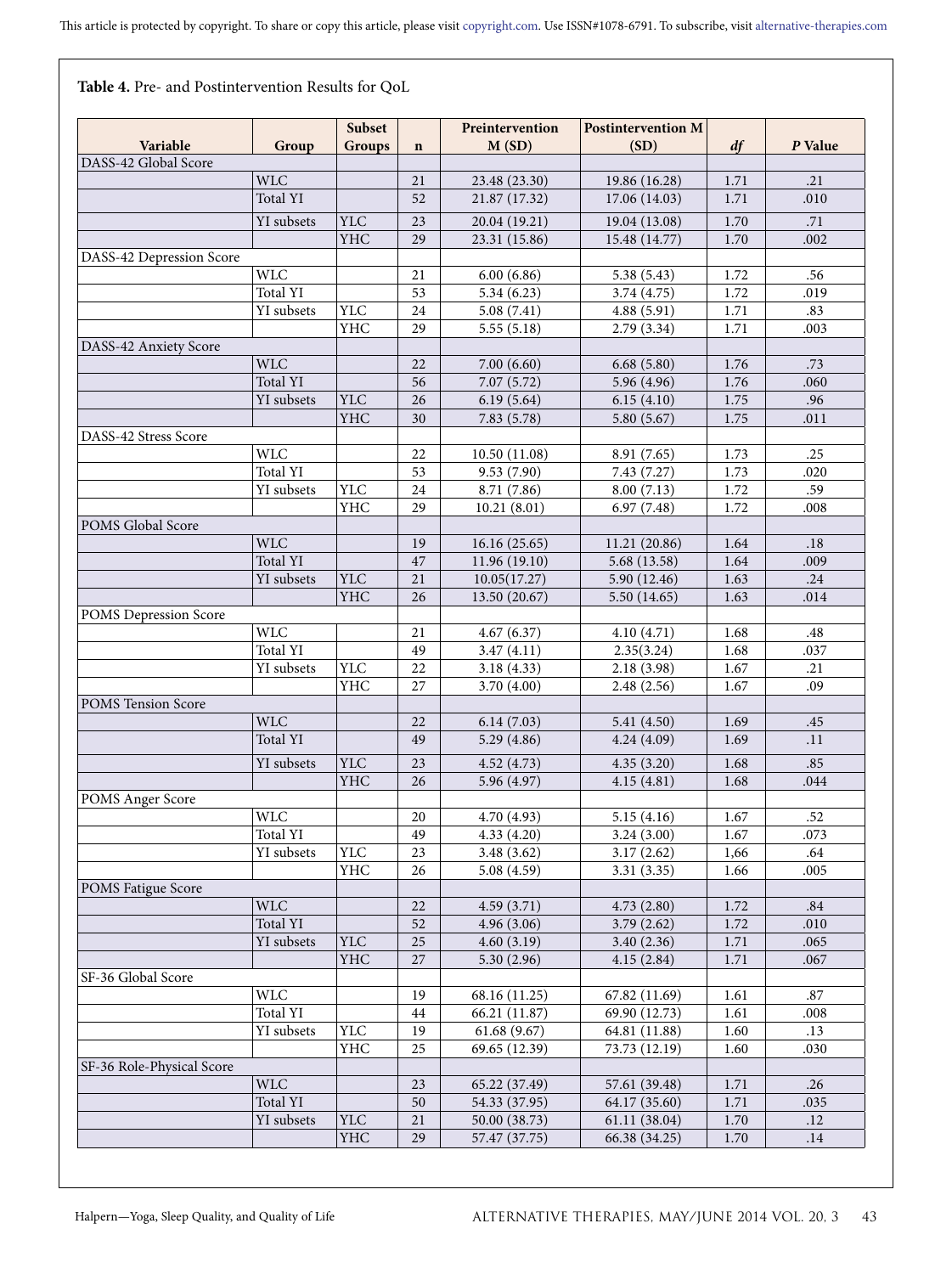|  | Table 4. (continued) |
|--|----------------------|
|--|----------------------|

|                             |            | <b>Subset</b> |             | Preintervention | <b>Postintervention M</b> |      |         |
|-----------------------------|------------|---------------|-------------|-----------------|---------------------------|------|---------|
| Variable                    | Group      | <b>Groups</b> | $\mathbf n$ | M(SD)           | (SD)                      | df   | P Value |
| SF-36 General Health Score  |            |               |             |                 |                           |      |         |
|                             | <b>WLC</b> |               | 20          | 59.99 (19.45)   | 59.80 (14.05)             | 1.71 | .94     |
|                             | Total YI   |               | 53          | 61.41 (16.85)   | 62.57 (17.70)             | 1.71 | .47     |
|                             | YI subsets | <b>YLC</b>    | 25          | 56.94 (17.11)   | 57.58 (17.17)             | 1.70 | .79     |
|                             |            | <b>YHC</b>    | 28          | 65.39 (15.86)   | 67.02 (17.24)             | 1.70 | .47     |
| SF-36 Vitality Score        |            |               |             |                 |                           |      |         |
|                             | <b>WLC</b> |               | 20          | 58.25 (17.50)   | 61.50 (18.36)             | 1.70 | .37     |
|                             | Total YI   |               | 52          | 59.33 (17.35)   | 63.65 (17.84)             | 1.70 | .053    |
|                             | YI subsets | <b>YLC</b>    | 24          | 55.21 (14.78)   | 58.40 (15.51)             | 1.69 | .33     |
|                             |            | <b>YHC</b>    | 28          | 62.86 (18.89)   | 68.15 (18.73)             | 1.69 | .083    |
| SF-36 Role-Emotional Score  |            |               |             |                 |                           |      |         |
|                             | <b>WLC</b> |               | 22          | 86.36 (26.54)   | 68.18 (39.14)             | 1.68 | .035    |
|                             | Total YI   |               | 48          | 61.11 (40.29)   | 72.92 (35.57)             | 1.68 | .043    |
|                             | YI subsets | <b>YLC</b>    | 19          | 47.37 (38.99)   | 63.16 (41.41)             | 1.67 | .09     |
|                             |            | <b>YHC</b>    | 29          | 70.11 (39.18)   | 79.31 (27.33)             | 1.67 | .22     |
| SF-36 Social Function Score |            |               |             |                 |                           |      |         |
|                             | <b>WLC</b> |               | 23          | 81.52 (21.93)   | 75.00 (22.61)             | 1.77 | .13     |
|                             | Total YI   |               | 56          | 77.45 (21.93)   | 83.70 (21.57)             | 1.77 | .030    |
|                             | YI subsets | <b>YLC</b>    | 26          | 77.40 (19.69)   | 75.96 (26.20)             | 1.76 | .72     |
|                             |            | YHC           | 30          | 77.50 (20.86)   | 90.42 (13.80)             | 1.76 | .001    |

Abbreviations: QoL = quality of life; DASS-42 = Depression Anxiety Stress Scale; POMS = Profile of Mood States; SF-36 = health survey, short form 36; WLC = waiting-list control; YI = yoga intervention; YLC = yoga low-compliance subset group; YHC = yoga high-compliance subset group;  $M$  = mean; SD = standard deviation;  $df$  = degrees of freedom.

**Table 5.** Percentage of Participants With Clinically Significant Changes in the Global Scores of the PSQI, POMS, DASS-42, and SF-36 Scales

|                  |            |               |             | <b>Global Scores</b> |                |       |
|------------------|------------|---------------|-------------|----------------------|----------------|-------|
|                  |            |               | <b>PSOI</b> | <b>POMS-SF</b>       | <b>DASS-42</b> | SF-36 |
| Groups           |            |               | %           | %                    | %              | %     |
| <b>WLC</b>       |            | Deterioration | 24          | 41                   | 5              | 26    |
|                  |            | No Change     | 52          | 45                   | 71             | 53    |
|                  |            | Improvement   | 24          | 14                   | 24             | 21    |
| YI               |            | Deterioration | 11          | 41                   | 10             | 12    |
|                  |            | No Change     | 47          | 51                   | 63             | 50    |
|                  |            | Improvement   | 42          | 8                    | 27             | 38    |
| <b>YI Subset</b> | <b>YLC</b> | Deterioration | 28          | 43                   | 17             | 17    |
| Groups           |            | No Change     | 56          | 44                   | 65             | 50    |
|                  |            | Improvement   | 17          | 13                   | 18             | 33    |
|                  | <b>YHC</b> | Deterioration | $\Omega$    | $\theta$             | 3              | 8     |
|                  |            | No Change     | 41          | 37                   | 62             | 50    |
|                  |            | Improvement   | 59          | 63                   | 35             | 42    |

Abbreviations: PSQI=Pittsburgh Sleep Quality Index; POMS = Profile of Mood States; DASS-42 = Depression Anxiety Stress Scale; SF-36 = health survey, short form 36; WLC = waiting-list control; YI = yoga intervention; YLC = yoga low-compliance subset group; YHC = yoga highcompliance subset group.

POMS tension  $(P = .044 \text{ vs } P = .85)$ , POMS anger  $(P = .005 \text{ vs } P = .64)$ , and SF-36 social function (*P* = .001 vs *P* = .72). Significant deterioration was seen in the WLC group only in emotional-role limitation (*P* = .035). Note that for the POMS and DASS-42 scales, an increase in a score compared with the baseline score indicates deterioration. However, for the SF-36 scales, an increase in a score compared with the baseline score indicates an improvement.

In summary, the results show that YI resulted in improvement in many aspects of QoL. Improvement was strongly related to practice compliance level as evidenced by the significant improvement for the YHC group compared with the YLC group. Table 4 summarizes QoL results.

## **Clinical Significance of the Results**

The clinical significance of the results was assessed using the global scores of the PSQI, POMS, DASS-42, and SF-36, as explained in the Methods section. Results show a significantly higher percentage of participants in the YHC group with clinically significant improvements compared with the YLC group and the WLC group. Furthermore, results show a significantly lower percentage of participants in the YHC group with clinically significant deterioration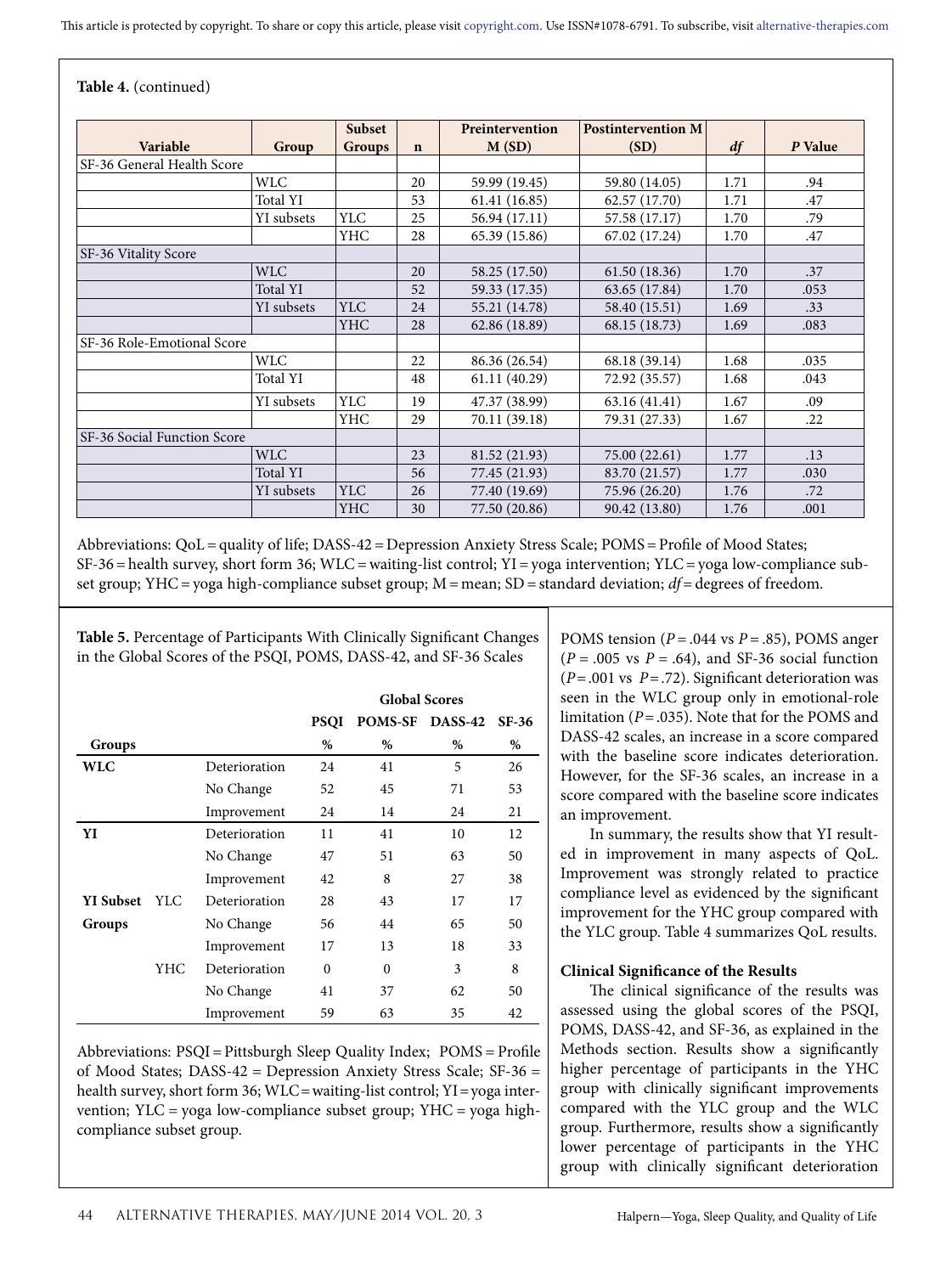compared with the YLC group and the WLC group. Results are shown in Table 5. As reported earlier regarding objective measures, statistically significant results were seen only in SWS duration and only in the YHC group. Therefore, clinical significance was assessed only for the global scores of the PSQI, POMS, DASS-42, and SF-36 subjective scales.

#### **DISCUSSION**

The present study was a pragmatic one that found benefits for sleep quality and QoL with a simple and economical yoga protocol in a population of older adults presenting with insomnia. The yoga practices, which were graded and adapted for older adults, were supported by 2 weekly, teacherguided classes and a significant home practice component using an audio CD. Future studies may take this a step further by using DVDs and also providing online yoga classes.

Overall, the findings revealed that practice compliance played an important role and that at least 25 minutes of net daily practice were required to improve most subjective symptoms of insomnia significantly. Approximately 50% of the YI group was able to sustain this level of practice. This finding suggests that it may be possible to improve outcomes further by modifying the practice protocol, providing participants with special DVDs, and/or conducting online yoga classes that would improve compliance and uniformity of home practice. Additional well-powered, randomized, controlled studies are needed to establish the specific practice levels required to achieve changes in sleep and QoL measures.

Diminished subjective sleep quality is one of the most frequent health complaints in older adults<sup>2</sup> and, therefore, the significant improvement seen in most aspects of subjective sleep status in the YI group was an important finding despite the lack of improvement in objective sleep measures. A discrepancy between objective and subjective sleep measures is consistent with previous research.<sup>33</sup> It has been suggested that such discrepancies may be caused by psychological factors<sup>33,34,35</sup> that significantly affect subjective perception of sleep and by the possibility that polysomnography is more sensitive to daily variations as opposed to subjective measures, like the PSQI, that elicit a self-estimate of sleep quality in a 1-month period.<sup>36</sup> In addition to significant improvements in subjective sleep quality found in the present study, as well as in previous studies, the present study has also revealed a significant increase in SWS duration in the YHC group. The SWS is believed to contribute to restorative physiological processes that occur during sleep, and an association has been found between SWS and secretion of growth hormone and increased insulin sensitivity in humans<sup>40-43</sup> and higher rates of brain protein synthesis in rats.<sup>44</sup> The significant increase in SWS duration in the YHC group may suggest that their sleep had become more restorative. The present study supports findings of previous studies that have shown that yogic cyclic meditation was associated with an increased SWS duration and decreased REM sleep duration on the night following practice.<sup>37-39</sup> Yogic cyclic meditation is a yogic practice introduced by Swami Vivekananda based on

cycles of static yoga postures followed by supine relaxation periods of several minutes each.

Results revealed a significantly higher percentage of participants in the YHC group compared with the YLC group and controls, with clinically significant improvements in the global scores for subjective scales of sleep quality and QoL. This finding further reinforces the finding that practice compliance played an important role in intervention outcomes.

The present study was subject to various limitations. The study used a wide range of outcome measures but included no single outcome measure or single compound outcome measure. In some cases, using a single compound outcome measure may yield a clear significant answer to the study's main question(s). However, both sleep quality and QoL are complex and multifactorial in nature. Furthermore, the present study made use of subjective questionnaires—PSQI for sleep quality, POMS and DASS-42 for psychological wellbeing, and SF-36 for general well-being. In addition to a range of subcategory scores, each of these questionnaires has a global or summary score. Looking specifically at the global scores, significant improvements were found in the YI group, but not in the WLC group, for sleep quality, QoL, and dailyfunction global scores, namely PSQI  $(P = .011 \text{ vs } P = .81)$ , DASS-42 (*P*=.010 vs *P*=.21), POMS (*P*=.009 vs *P*=.18), and SF-36 (*P*=.008 vs *P*=.87). Despite the statistically significant improvements in YI but not in the controls in all summary scores, well-powered, randomized, controlled studies are still needed to draw applicable conclusions regarding the clinical significance of this intervention for a general population of older adults presenting with insomnia complaints.

This trial was a nonrandomized study and as such there is a greater risk of bias than in a randomized trial. In the present study, participants who responded to advertisements about the study were not randomly sampled from a larger population and, thus, a nonresponse bias may exist. Participants were not randomly allocated to the WLC and YI groups, resulting in a greater risk of potential differences between the characteristics of participants in the 2 groups. Different yoga teachers may have also introduced a teachingquality bias. This bias was reduced by using an identical yoga protocol and an at-home, self-practice audio CD. Future larger-scale, randomized, controlled trials may be well positioned to minimize these biases using randomization of larger populations and random rotation of a larger number of yoga teachers. Larger studies will also be well placed to compare several yoga protocols that emphasize more meditative or postural practices. Future studies may also allow comparison of home practice-based protocols with protocols based on yoga classes only.

#### **CONCLUSIONS**

A simple integrated yoga protocol, with a significant athome component of meditation practice, can improve sleep quality and QoL and is a safe and applicable nondrug intervention for older people with insomnia. Practicing yoga for at least 25 minutes per day for 12 weeks improved subjective